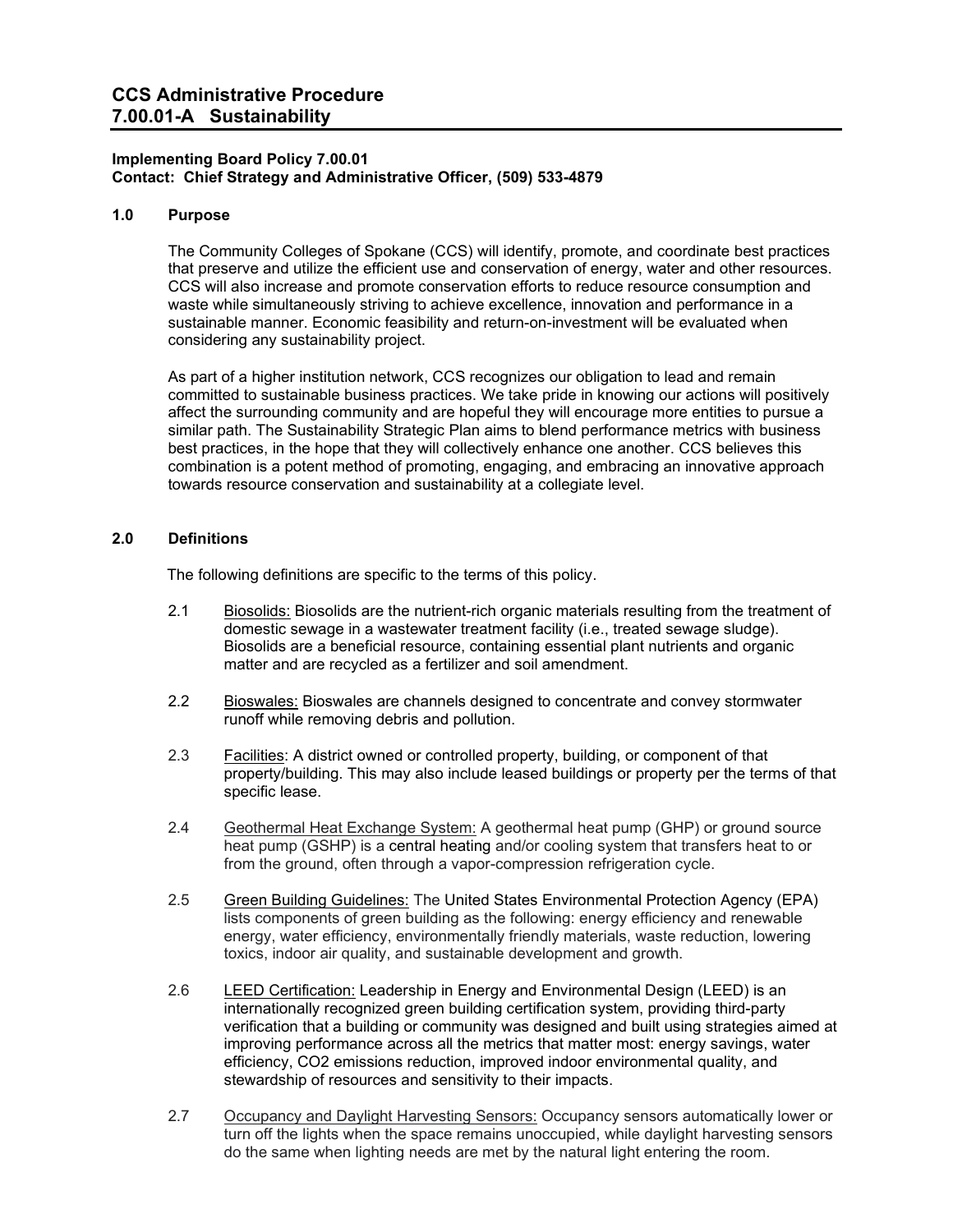- 2.8 Smart Water Systems: An advanced technology irrigation system that utilizes weather forecasting, live monitoring, sensors, and algorithms to meet specific landscape moisture needs. These systems significantly improve outdoor water use efficiencies.
- 2.9 Solar Photovoltaic Energy System: A photovoltaic (PV) system is composed of one or more solar panels combined with an inverter and other electrical and mechanical hardware that use energy from the sun to generate electricity.
- 2.10 Sustainability: Meeting the needs of present generations without compromising the ability of future generations to meet their own needs. In addition to natural resources, we also need social and economic resources. It is the ability to exist constantly.
- 2.11 Volatile Organic Compounds: Volatile organic compounds, or VOCs, are gases that are emitted into the air from products or processes.
- 2.12 Waste Diversion: Waste diversion or landfill diversion is the process of diverting waste from landfills.

#### **3.0 Governance and Participation**

CCS will undertake a continuous improvement process that seeks to meet the operational performance targets, goals, and objectives designed to achieve sustainability and environmental improvements.

- 3.1 Resource Conservation Manager (RCM) will primarily focus on conservation efforts that save resources, including funds.
	- 3.1.1 Work to improve employee engagement in sustainability governance and initiatives.
	- 3.1.2 Provide education and support for faculty and staff to participate in sustainable practices on campus.
	- 3.1.3 Provide ongoing opportunities for faculty and staff to provide communication and feedback regarding sustainability opportunities and initiatives.

# **4.0 Green Building Design and Energy**

CCS is committed to responsible stewardship of resources and to demonstrating leadership in sustainable business practices. The colleges' buildings should be exemplary learning and living laboratories for sustainability, contributing to the educational mission and values of CCS, consistent with available funding and safe operational practices.

- 4.1 CCS will strive to design and construct all new building projects to support the Green Building guidelines, which include energy efficiency and renewable energy, water efficiency, environmentally friendly materials, waste reduction, lowering toxics, indoor air quality, and sustainable development and growth.
- 4.2 All new building projects and major renovations will comply with authority having jurisdiction energy codes, and executive orders/legislation adopted by the State Board Community and Technical Colleges.

#### **5.0 Clean Energy**

CCS is committed to reducing its greenhouse gas emissions by reducing energy use and switching to clean energy supplies.

5.1 RCM will work to continue energy conservation and minimize consumption through efficient scheduling with building systems controls and retro-commissioning of HVAC equipment.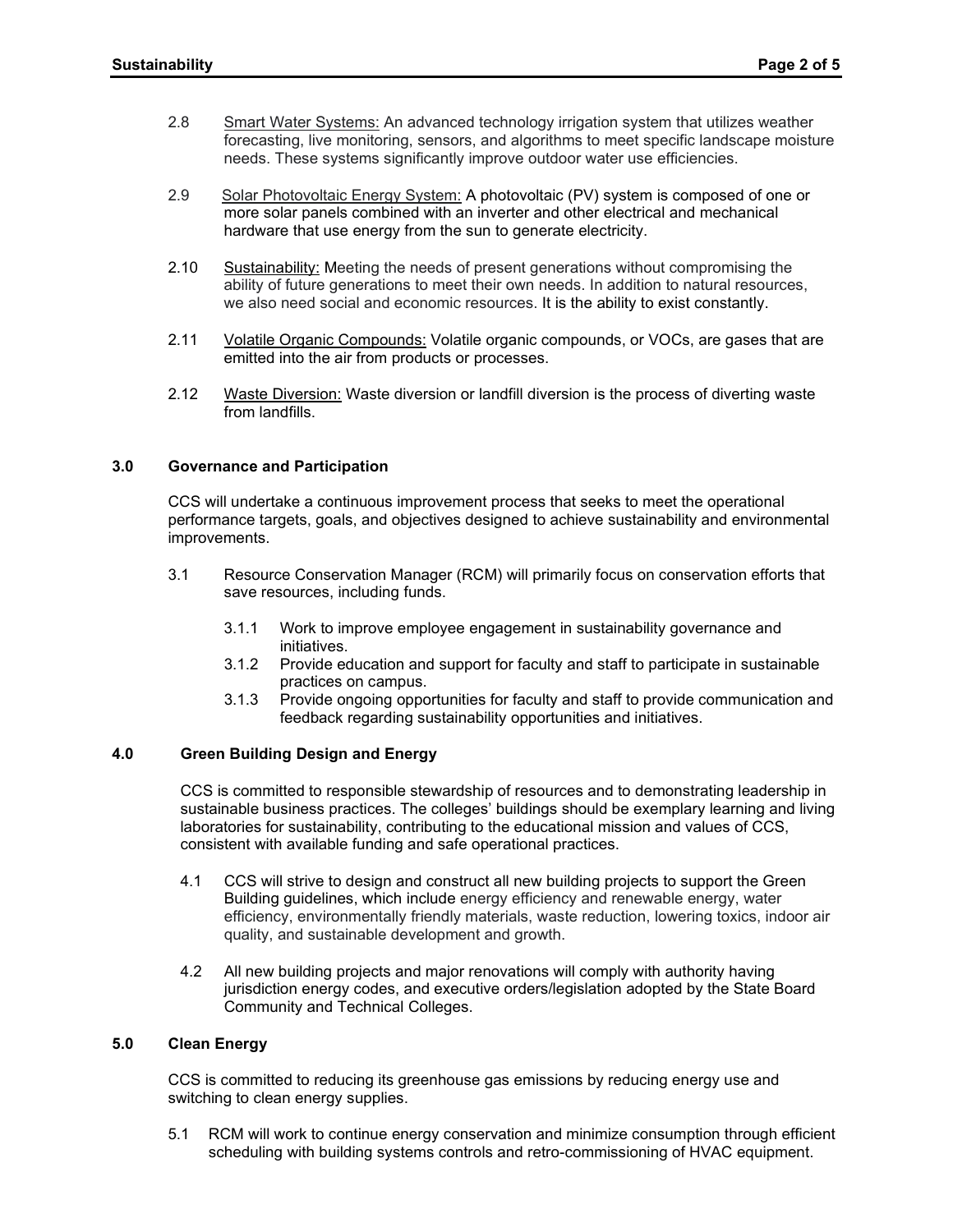- 5.2 All campus building lighting systems will be retrofitted to energy efficient LED fixtures where practical.
- 5.3 Buildings will utilize occupancy and daylight harvesting sensors where practical.
- 5.4 Geothermal heat exchange systems will be utilized where practical.
- 5.5 Expand the use of solar photovoltaic energy systems where practical.

#### **6.0 Facilities**

CCS recognizes the importance of providing quality facilities and infrastructure to enhance the delivery of education and support services to the community. To that end, CCS will provide for and operate its facilities in an effective, efficient, and sustainable manner. Use of facilities, specifically offering dining services, must strive to follow the proper protocols outlined below.

- 6.1 CCS facilities will look to increase and promote composting in all aspects of food services from kitchens to food service operations.
- 6.2 Evaluate and expand pre- and post-consumer composting options for all portions of campus, with an emphasis on cafeterias and event catering.
- 6.3 Promote the use of reusable food and beverage containers through educational resources and signage.
- 6.4 Each campus and health location shall provide patrons and foodservice staff with access to educational and training materials that will help support their food choices.

## **7.0 Grounds**

CCS will develop and implement a Landscape Management Plan (LMP) for all campus grounds to follow. The Landscape Management Plan will address chemical use, native species support, sustainable landscapes, integrated pest management, and stormwater best management practices.

- 7.1 CCS will ask that the district complies with the integrated pest management strategies employed across campus grounds and facilities.
- 7.2 Native species planting will be prioritized, implemented, and increased on all campus grounds.
- 7.3 Best management practices will be expanded to include bioswales, rain gardens, pervious pavement, and rainwater catchment systems where practical.

## **8.0 Purchasing**

CCS recognizes the substantial impact that procurement decisions have on the environment, society, and the economy, and will maximize its procurement of sustainable products and services. The goals outlined in these sections will be applied within the constraints of educational needs and budgetary requirements and in compliance with all applicable rules, regulations, and laws.

8.1 When making any purchases, CCS will prioritize and incentivize environmental

considerations in purchasing and procurement procedures.

8.2 All procurement reviews must have life-cycle analyses that take into consideration the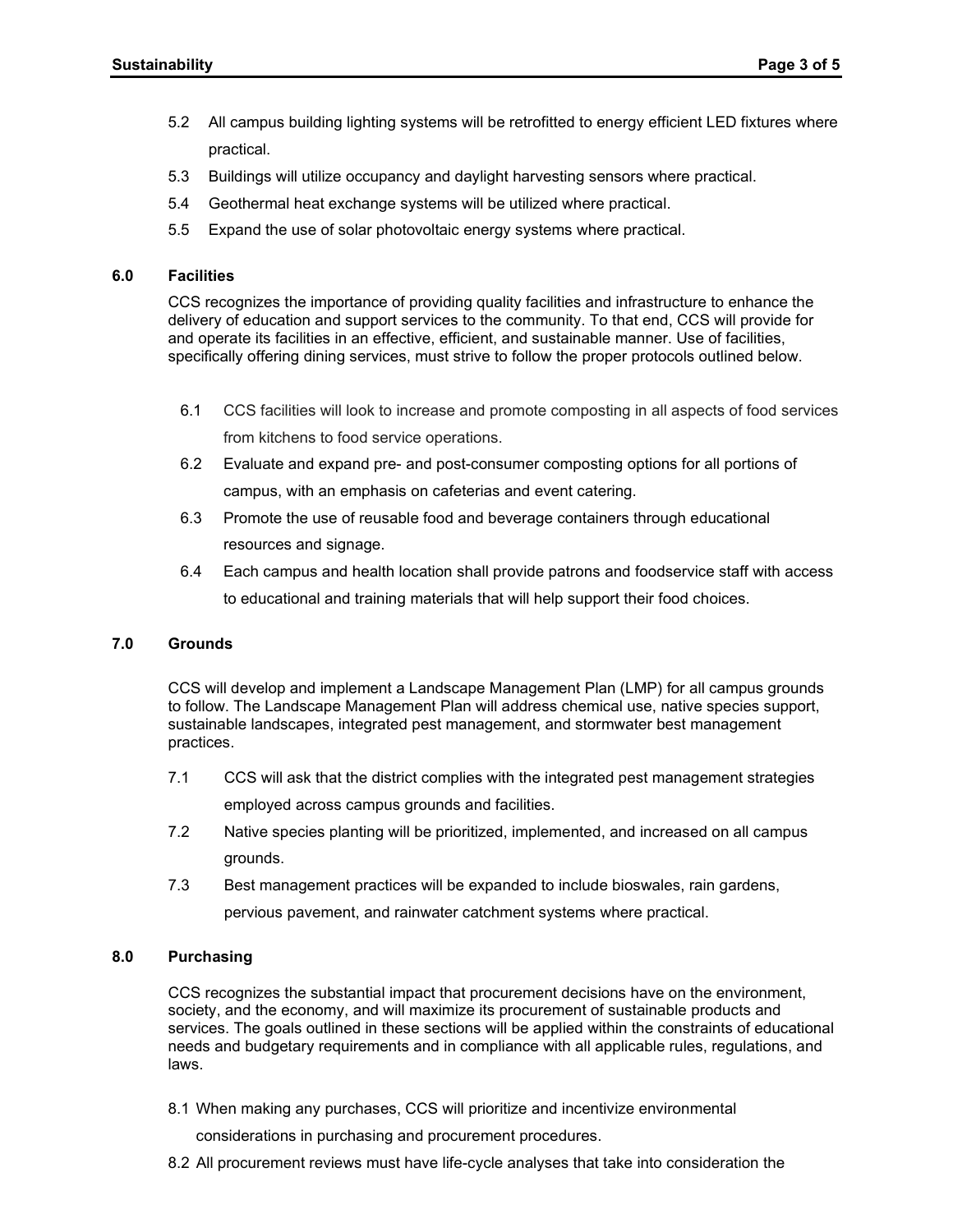reusability, recycle-content, and locally sourced availability.

- 8.3 Purchases that involve computer equipment, appliances and other general equipment must be Energy Star® compliant.
- 8.4 Purchasing and utilizing cloud-computing products will be prioritized and implemented where practical to reduce the need for internal server equipment.
- 8.5 Implementing shared printers with multi-function print devices to reduce/eliminate the use of personal printers will be prioritized.
	- 8.5.1 Printers will default to double-sided printing as the standard. Users will still have the option to print one-sided as circumstances dictate.
	- 8.5.2 Century Gothic, Times New Roman, Calibri, Verdana and Arial fonts are preferred and are known to use up to 30% less ink.
	- 8.6 Eliminating the purchase of products that contain volatile organic compounds (VOCs) will be prioritized.

## **9.0 Transportation**

CCS will strive to promote transportation programs and Green House Gas (GHG) emission reduction strategies that reduce the environmental impacts from commuting and fleet travel.

- 9.1 CCS recognizes that single-occupant vehicle (SOV) commuting is a primary contributor to commute GHG emissions and localized transportation impacts. Both campuses will strive to reduce its percentage of employees and students commuting by SOV.
- 9.2 Campuses will increase awareness surrounding the utilization of alternative modes of transportation and alternative fuel campus fleet vehicles through a combination of awareness programs and incentives for carpooling, utilizing zero emissions vehicles, and utilizing public transportation.
	- 9.2.1 Purchasing electric vehicles for all campus operations will be prioritized.
	- 9.2.2 Additional electric vehicle charging stations will be installed as needed.

# **10.0 Water**

CCS will support and improve water conservation measures within building operations and campus grounds.

- 10.1 Increase education and awareness of water use implications, conservation strategies and water quality issues on campus.
- 10.2 Minimize irrigation and landscape using drought tolerant, native plant species.
- 10.3 Implement "smart" irrigation.

## **12.0 Student Engagement and Collaboration**

CCS recognizes the need for engagement and collaboration amongst its students, staff, and faculty to implement and sustain these best practices. Because of this, both campuses will strive to provide unique opportunities for CCS students to influence, participate, and learn from